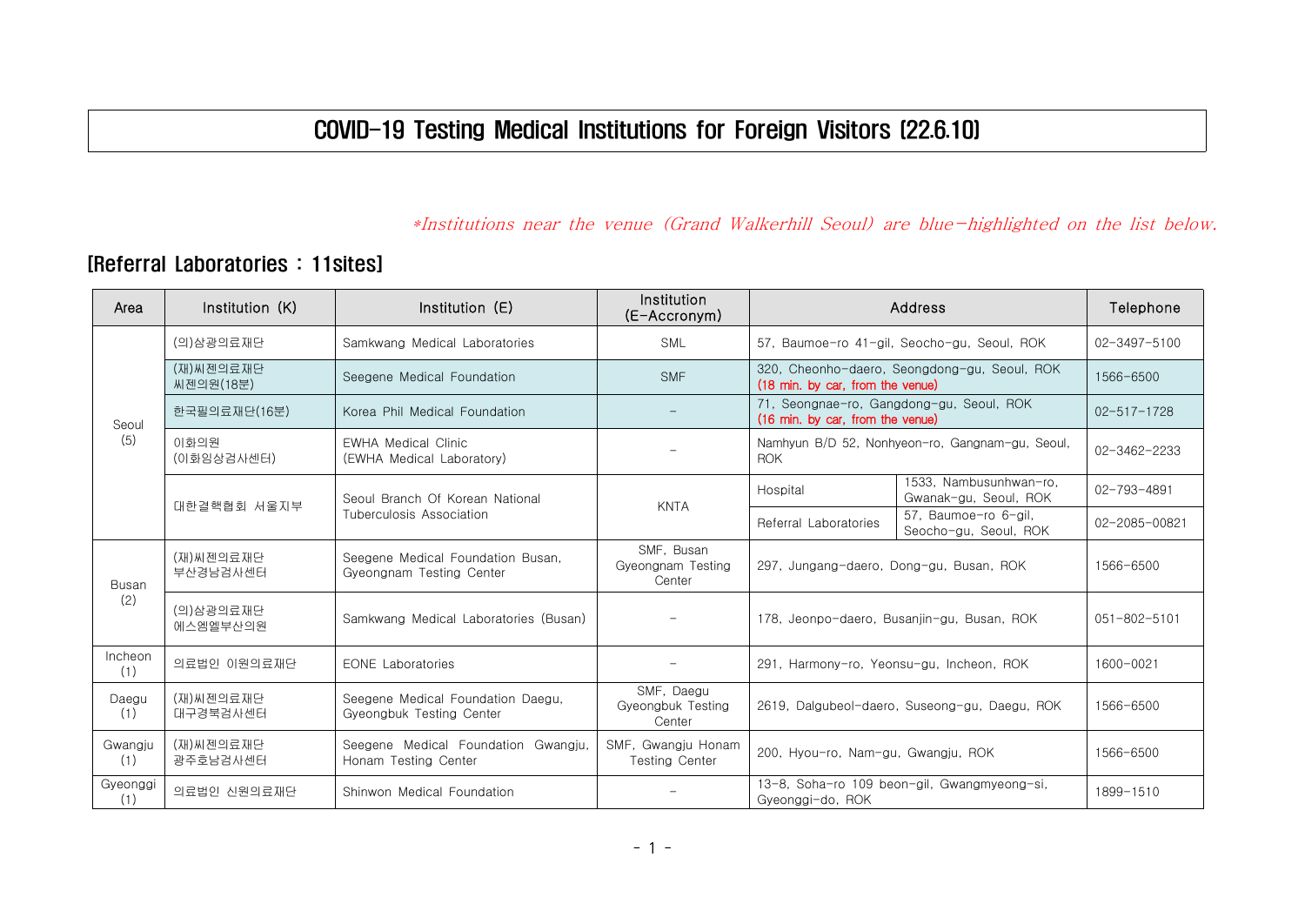## [Hospital : 85sites]

| Area             | Institution (K) | Institution (E)                                                                     | Institution<br>(E-Accronym) | <b>Address</b>                                                                                     | Telephone          |
|------------------|-----------------|-------------------------------------------------------------------------------------|-----------------------------|----------------------------------------------------------------------------------------------------|--------------------|
|                  | 강동경희대학교병원       | KyungHee University Hospital at Gangdong                                            | <b>KHNMC</b>                | 892, Dongnam-ro, Gangdong-gu, Seoul, ROK                                                           | 1577-5800          |
|                  | 강북삼성병원          | Kangbuk Samsung Hospital                                                            | <b>KBSMC</b>                | 29, Saemunan-ro, Jongno-gu, Seoul, ROK                                                             | 1599-8114          |
|                  | 국립중앙의료원         | National Medical Center                                                             | <b>NMC</b>                  | 245, Eulji-ro, Jung-gu, Seoul, ROK                                                                 | $02 - 2260 - 7114$ |
|                  | 한림대학교 강남성심병원    | Kangnam Sacred Heart Hospital,<br>Hallym University College of Medicine             | $\overline{\phantom{0}}$    | 1, Singil-ro, Yeongdeungpo-gu, Seoul, ROK                                                          | $02 - 829 - 5114$  |
|                  | H+양지병원          | H PLUS YANGJI HOSPITAL                                                              |                             | 1636. Nambusunhwan-ro. Gwanakgu. Seoul.<br>South Korea                                             | 82-1877-8875       |
|                  | 중앙대학교병원         | Chung-Ang University Hospital                                                       | <b>CAUHS</b>                | 102, Heukseok-ro, Dongjak-gu, Seoul, ROK                                                           | 1800-1114          |
| Seoul            | 한양대학교병원(20분)    | HANYANG UNIVERSITY MEDICAL CENTER                                                   |                             | 222-1, Wangsimni-ro Seongdong-gu, Seoul, ROK<br>(20 min. by car. from the venue)                   | $02 - 2290 - 8114$ |
| (14)             | 한전의료재단 한일병원     | HANIL GENERAL HOSPITAL                                                              | $\overline{\phantom{0}}$    | 308, Uicheon-ro, Dobong-gu, Seoul, ROK                                                             | $02 - 901 - 3114$  |
|                  | 한국원자력의학원 원자력병원  | Korea Cancer Center Hospital.<br>Korea Institute of Radiological & Medical Sciences | KCCH. KIRAMS                | 75, Nowon-ro, Nowon-gu, Seoul, ROK                                                                 | $02 - 970 - 2114$  |
|                  | 건국대학교병원(12분)    | KONKUK UNIVERSITY MEDICAL CENTER                                                    | <b>KUMC</b>                 | 120-1, Neungdong-ro (Hwayang-dong),<br>Gwangjin-gu, Seoul, ROK<br>(12 min. by car, from the venue) | $02 - 1588 - 1533$ |
|                  | 서울부민병원          | Bumin Hospital                                                                      |                             | 389, Gonghang-daero, Gangseo-gu, Seoul,<br><b>ROK</b>                                              | 1577-7582          |
|                  | 서울성애병원          | Sung Ae Medical Foundation                                                          | <b>SAMF</b>                 | 22, Yeouidaebang-ro 53-gil,<br>Yeongdeungpo-gu, Seoul, ROK                                         | $02 - 840 - 7114$  |
|                  | 삼육서울병원          | SAHMYOOK MEDICAL CENTER                                                             | $\overline{\phantom{a}}$    | 82, Mangu-ro, Dongdaemun-gu, Seoul, ROK                                                            | 1577-3675          |
|                  | 홍익병원            | Hongik General Hospital                                                             | $\overline{\phantom{0}}$    | 225, Mokdong-ro, Yangcheon-gu, Seoul, ROK                                                          | $02 - 2693 - 5555$ |
|                  | 명지병원            | MYONGJI HOSPITAL                                                                    |                             | 55, Hwasu-ro 14 beon-gil, Deogyang-gu,<br>Goyang-si, Gyeonggi-do, ROK                              | $031 - 810 - 5114$ |
|                  | 분당차병원           | CHA Bundang Medical Center, CHA University                                          | $\overline{\phantom{0}}$    | 59, Yatap-ro, Bundang-gu, Seongnam-si,<br>Gyeonggi-do, ROK                                         | 1577-4488          |
|                  | 순천향대학교 부속 부천병원  | SOONCHUNHYANG UNIVERSITY HOSPITAL<br><b>BUCHEON</b>                                 | <b>SCHBC</b>                | 170, Jomaru-ro, Bucheon-si, Gyeonggi-do,<br><b>ROK</b>                                             | 1899-5700          |
| Gyeonggi<br>(19) | 한림대학교 동탄성심병원    | Hallym University Dongtan Sacred Heart Hospital                                     | $\overline{\phantom{0}}$    | 7, Keunjaebong-gil, Hwaseong-si,<br>Gyeonggi-do, ROK                                               | 1522-2500          |
|                  | 가톨릭대학교 성빈센트병원   | The Catholic University of Korea,<br>St. Vincent's Hospital                         | $\overline{\phantom{0}}$    | 93, Jungbu-daero, Paldal-gu, Suwon-si,<br>Gyeonggi-do, ROK                                         | 1577-8588          |
|                  | 아주대학교병원         | Ajou University Hospital                                                            | $\overline{\phantom{0}}$    | 164, World Cup-ro, Yeongtong-gu, Suwon-si,<br>Gyeonggi-do, ROK                                     | 1688-6114          |
|                  | 한림대학교 (평촌)성심병원  | Hallym University Sacred Heart Hospital                                             |                             | 22, Gwanpyeong-ro 170 beon-gil, Dongan-gu,<br>Anyang-si, Gyeonggi-do, ROK                          | $031 - 380 - 1500$ |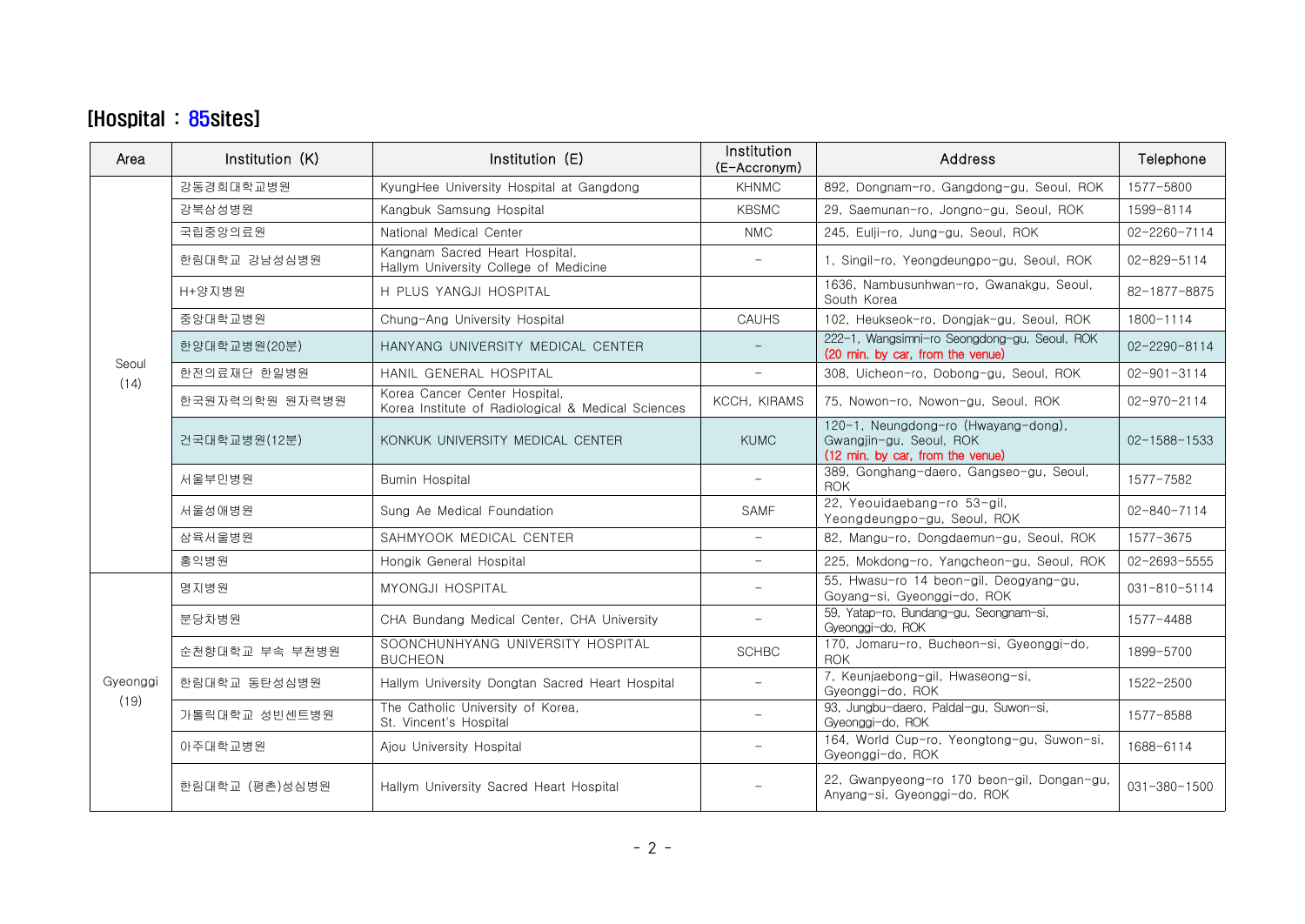| Area            | Institution (K)        | Institution (E)                                                        | Institution<br>(E-Accronym) | <b>Address</b>                                                         | Telephone          |
|-----------------|------------------------|------------------------------------------------------------------------|-----------------------------|------------------------------------------------------------------------|--------------------|
|                 | 가톨릭대학교 부천성모병원          | The Catholic University of Korea,<br>Bucheon St. Mary's Hospital       |                             | 327, Sosa-ro, Bucheon-si, Gyeonggi-do, ROK                             | 1577-0675          |
|                 | 원광대 산본병원               | WONKWANG UNIVERSITY SANBON HOSPITAL                                    | <b>WUSH</b>                 | 321, Sanbon-ro, Gunpo-si, Gyeonggi-do, ROK                             | 031-390-2300       |
|                 | 동수원병원                  | DONGSUWON GENERAL HOSPITAL                                             | $\overline{\phantom{0}}$    | 165, Jungbu-daero, Paldal-gu, Suwon-si,<br>Gyeonggi-do, ROK            | $031 - 210 - 0114$ |
|                 | (의)우리의료재단 김포우리병원       | Medical Corporation. WOORI Medical Foundation.<br>Gimpo Woori Hospital | $\overline{\phantom{0}}$    | 11, Gamam-ro, Gimpo-si, Gyeonggi-do, ROK                               | 031-999-1000       |
|                 | 참조은병원                  | CHAMJOEUN Hospital                                                     |                             | 45, Gwangju-daero, Gwangju-si, Gyeonggi-do,<br><b>ROK</b>              | 1600-9955          |
|                 | 백송의료재단 굿모닝병원           | Goodmorning Hospital                                                   | <b>GMH</b>                  | Jungangno 338, Pyeongtaek, Gyeonggi Do,<br><b>ROK</b>                  | 031-5182-7700      |
|                 | 연세대학교 의과대학<br>용인세브란스병원 | YONGIN SEVERANCE HOSPITAL YONSEI<br>UNIVERSITY COLLEGE OF MEDICINE     |                             | 363, Dongbaekjukjeon-daero, Giheung-gu,<br>Yongin-si, Gyeonggi-do, ROK | 1899-1004          |
|                 | 화성중앙종합병원               | HWASEONG JUNGANG GENERAL HOSPITAL                                      |                             | 5, Baran-ro, Hyannam-eup, Hwaseong-si,<br>Gyeonggi-do, ROK             | 031-352-8114       |
|                 | 뉴고려병원                  | New Korea Hospital                                                     | <b>NKH</b>                  | 283, Gimpo hangang 3-ro, Gimpo-si,<br>Gyeonggi-do, ROK                 | 031-980-9114       |
|                 | (의)청전의료재단 안성성모병원       | Anseong St. Mary Hospital                                              |                             | 58, Sijang-gil, Anseong-si, Gyeonggi-do, ROK                           | $031 - 675 - 6007$ |
|                 | (의)석경의료재단 센트럴병원        | Central Hospital                                                       |                             | 237, Gongdan 1-daero, Siheung-si,<br>Gyeonggi-do, ROK                  | 1588-9339          |
|                 | 동아대학교병원                | Dong-a University Hospital                                             | <b>DAMC</b>                 | 26. Daesingongwon-ro. Seo-gu. Busan. ROK                               | $051 - 240 - 2000$ |
| Busan           | 좋은강안병원                 | Good gang-an hospital                                                  | $\overline{\phantom{0}}$    | 493, Suyeong-ro, Suyeong-gu, Busan, ROK                                | 051-625-0900       |
| (4)             | 인제대학교 해운대백병원           | INJE UNIVERSITY HAEUNDAE PAIK HOSPITAL                                 | $\overline{\phantom{m}}$    | 875, Haeundae-ro, Haeundae-gu, Busan, ROK                              | $051 - 797 - 0100$ |
|                 | 부산보훈병원                 | Veterans Hospital                                                      | $\overline{\phantom{m}}$    | 420, Baegyang-daero, Sasang-gu, Busan,<br><b>ROK</b>                   | $051 - 601 - 6000$ |
|                 | 경북대학교병원                | Kyungpook National University Hospital                                 | <b>KNUH</b>                 | 130. Donadeok-ro. Juna-au. Daeau. ROK                                  | 1666-0114          |
| Daegu           | 영남대학교병원                | Yeungnam University Medical Center                                     | $\overline{\phantom{a}}$    | 170. Hyeonchung-ro. Nam-gu. Daegu. ROK                                 | 1522-3114          |
| (4)             | 대구의료원                  | Daegu Medical Center                                                   | <b>DMC</b>                  | 157, Pyeongri-ro, Seo-gu, Daegu, ROK                                   | 053-560-7575       |
|                 | 계명대학교 대구동산병원           | Keimyung University Daegu Dongsan Hospital                             | $\equiv$                    | 56, Dalseong-ro, Jung-gu, Daegu, ROK                                   | 053-250-8114       |
| Incheon<br>(12) | 인하대학교의과대학부속병원          | Inha University Hospital                                               |                             | 27, Inhang-ro, Jung-gu, Incheon, ROK                                   | 032-890-2114       |
|                 | (의)담우의료재단<br>현대유비스병원   | Hvundai Uvis Hospital                                                  |                             | 503. Dokbae-ro. Michuhol-gu. Incheon. ROK                              | 0507-1443-7577     |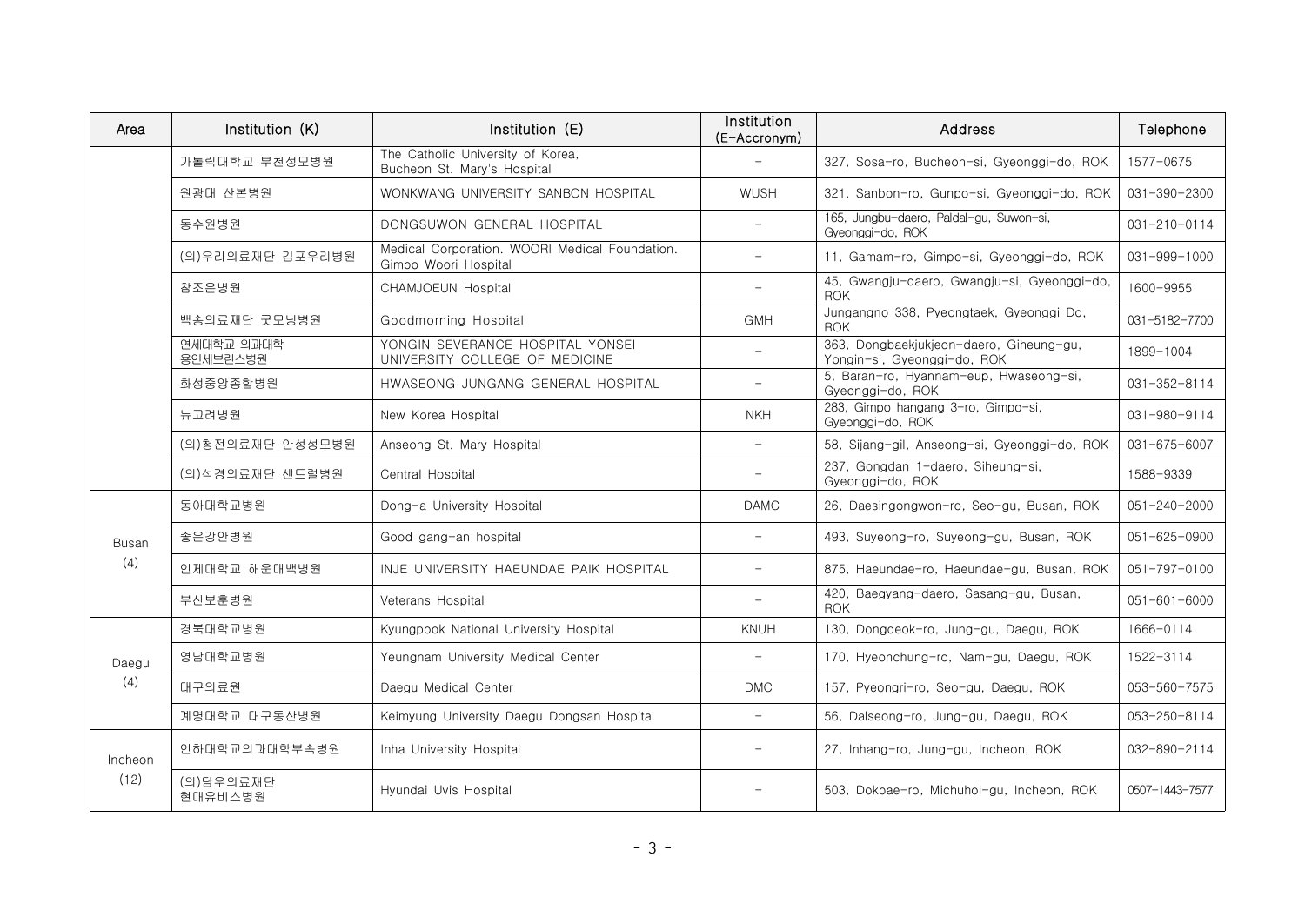| Area           | Institution (K) | Institution (E)                                                                   | Institution<br>(E-Accronym) | <b>Address</b>                                                                                                                  | Telephone          |
|----------------|-----------------|-----------------------------------------------------------------------------------|-----------------------------|---------------------------------------------------------------------------------------------------------------------------------|--------------------|
|                | 인천온누리병원         | Onnuri Hospital                                                                   |                             | 199, Wanjeong-ro, Seo-gu, Incheon, ROK                                                                                          | 032-567-6200       |
|                | 인천국제공항 제2공항의원   | Incheon International Airport Terminal 2<br>Airport Medical Center Inha Univ.     |                             | 478, Gonghangseo-ro, 512 beon-gil, Jung-gu,<br>Incheon, ROK                                                                     | 032-743-7080       |
|                | 검단탑병원           | GUMDAN TOP HOSPITAL                                                               | <b>GTH</b>                  | 5, Cheongma-ro 19beon-gil, Seo-gu,<br>Incheon, Republic of Korea                                                                | 032-590-0114       |
|                | 나사렛국제병원         | Nasaret International Hospital                                                    | $\overline{\phantom{0}}$    | 98, Meonugeum-ro, Yeonsu-gu, Incheon,<br>406-802 Rep. of KOREA                                                                  | 032-899-9999       |
|                | 비에스종합병원         | <b>BS HOSPITAL</b>                                                                |                             | 31. Chungyeolsa-ro, Ganghwa-eup,<br>Ganghwa-gun, Incheon, Republic of Korea                                                     | $032 - 290 - 0001$ |
|                | (의)루가의료재단 나은병원  | NAEUN HOSPITAL                                                                    | $\overline{\phantom{0}}$    | 23, Wonjeok-ro, Seo-gu, Incheon, Korea                                                                                          | 1661-0099          |
|                | (의)인성의료재단 한림병원  | HALLYM GENERAL HOSPITAL                                                           | $\overline{\phantom{0}}$    | 722, Jangje-ro, Gyeyang-gu, Incheon,<br>Republic of Korea                                                                       | 032-540-9114       |
|                | (의)인천사랑병원       | Incheon Sarang Hospital                                                           | -                           | 726, Michuhol-daero, Michuhol-gu, Incheon,<br><b>KOREA</b>                                                                      | 032-457-2000       |
|                | 이원공항의원          | Incheon International Airport Terminal 1(East)<br>Airport Medical Center EONE Lab |                             | 271, Gonghang-ro, Jung-gu, Incheon,<br>Republic of Korea                                                                        | 1600-5110          |
|                | 명지공항의원          | Incheon Airport T1 COVID-19 Test Center(West)                                     |                             | Terminal 1 West wing, 272, Gonghang-ro,<br>Jung-gu, Incheon, Republic of Korea<br>(WoonSeo-dong, Incheon International Airport) | 1533-2030          |
| Gwangju        | 전남대학교병원         | Chonnam National University Hospital                                              | <b>CNUH</b>                 | 42, Jebong-ro, Dong-gu, Gwangju, ROK                                                                                            | 1899-0000          |
| (2)            | 광주기독병원          | KWANGJU CHRISTIAN HOSPITAL                                                        | <b>KCH</b>                  | 37, Yangnim-ro, Nam-gu, Gwangju, ROK                                                                                            | 062-650-5000       |
|                | 대전을지대학교병원       | Daejeon Eulji Medical Center, Eulji University                                    | $\overline{\phantom{0}}$    | 95, Dunsanseo-ro, Seo-gu, Daejeon, ROK                                                                                          | $042 - 611 - 3000$ |
| Daejeon<br>(3) | 대전선병원           | Sun Medical Center, Daejeon Sun Hospital                                          | $\overline{\phantom{0}}$    | 29, Mokjung-ro, Jung-gu, Daejeon, Republic<br>of Korea                                                                          | 1588-7011          |
|                | 유성선병원           | 대전광역시 유성구 북유성대로 93                                                                | $\overline{\phantom{m}}$    |                                                                                                                                 | 1588-7011          |
|                | 울산대학교병원         | ULSAN UNIVERSITY HOSPITAL                                                         | UUH                         | 877, Bangeojinsunhwando-ro, Dong-gu, Ulsan,<br><b>ROK</b>                                                                       | 052-250-7000       |
| Ulsan<br>(3)   | 울산병원            | ULSAN MEDICAL CENTER                                                              | <b>UMC</b>                  | 13, Wolpyeong-ro 171 beon-gil, Nam-gu,<br>Ulsan, ROK                                                                            | 052-259-5000       |
|                | 울산엘리야병원         | Elijah Hospital                                                                   |                             | 285, Hogye-ro, Buk-gu, Ulsan, ROK                                                                                               | 052-290-2100       |
| Sejong<br>(1)  | 세종충남대학교병원       | CHUNGNAM NATIONAL UNIVERSITY SEJONG<br><b>HOSPITAL</b>                            |                             | 20, Bodeum 7-ro, Sejong-si, ROK                                                                                                 | 1800-3114          |
| Gangwon        | 강릉아산병원          | GangNeung Asan Hospital                                                           |                             | 38, Bangdong-gil, Sacheon-myeon,<br>Gangneung-si, Gangwon-do, ROK                                                               | $033 - 610 - 4111$ |
| (3)            | 한림대학교춘천성심병원     | Hallym University Chuncheon Sacred Heart Hospital                                 |                             | 77. Sakiu-ro. Chuncheon-si. Ganawon-do.                                                                                         | $033 - 240 - 5000$ |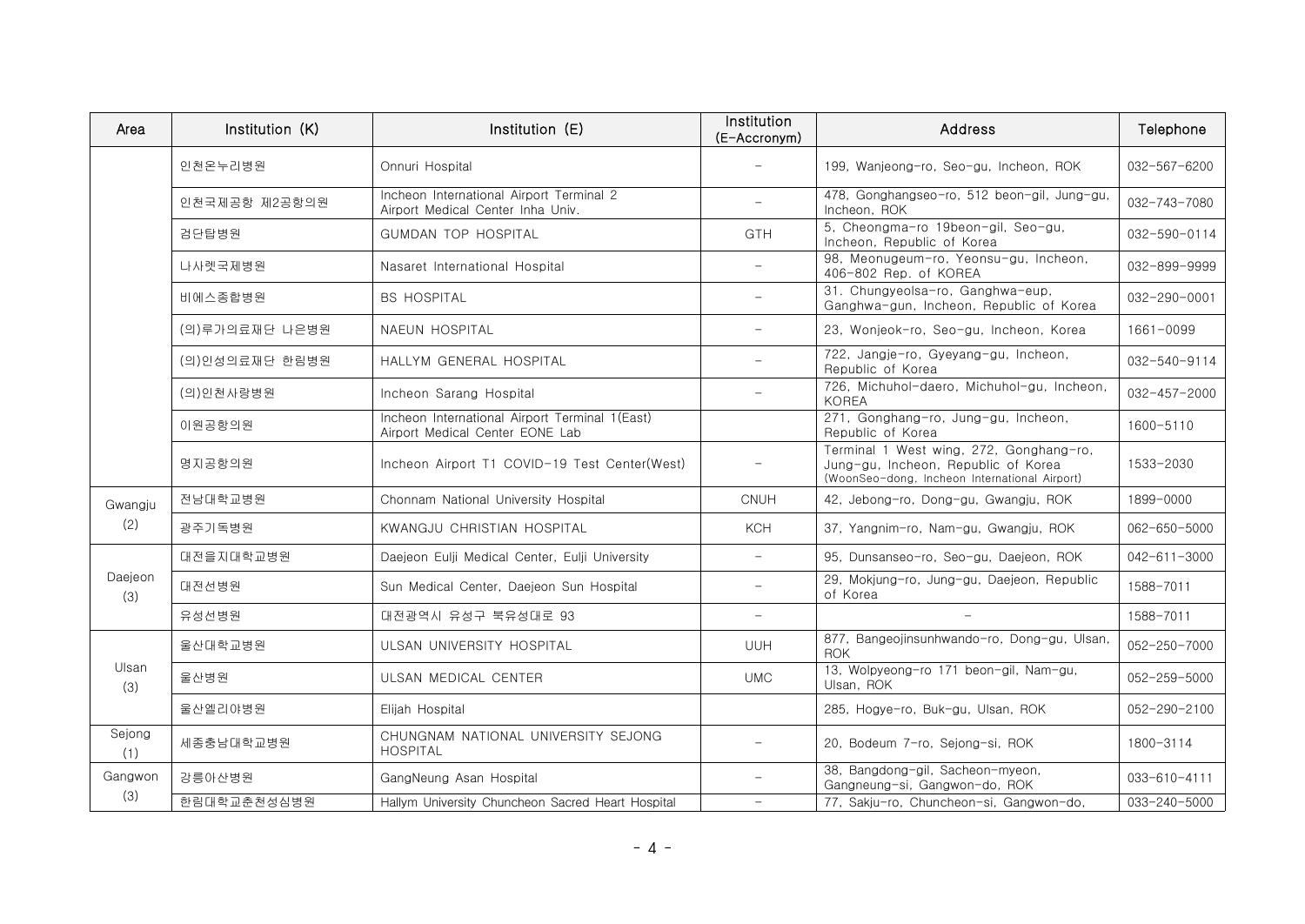| Area              | Institution (K)         | Institution (E)                                      | Institution<br>(E-Accronym) | Address                                                                                     | Telephone          |
|-------------------|-------------------------|------------------------------------------------------|-----------------------------|---------------------------------------------------------------------------------------------|--------------------|
|                   |                         |                                                      |                             | <b>ROK</b>                                                                                  |                    |
|                   | 강원도 속초의료원               | Sokcho Medical Center                                |                             | 591-10 youngrang dong sokcho city,<br>Gangwondo, KOREA                                      | 033-630-6000       |
|                   | 건국대학교 충주병원              | KONKUK UNIVERSITY CHUNGJU HOSPITAL                   |                             | 82, Gugwon-daero, Chungju-si,<br>Chungcheongbuk-do, ROK                                     | 043-840-8200       |
| Chungbuk<br>(3)   | 베스티안병원                  | Bestian Hospital                                     | $\overline{\phantom{0}}$    | 191, Osongsaengmyeong 1-ro, Osong-eup,<br>Heungdeok-gu, Cheongju-si, Chungcheongbuk-do, ROK | 070-7603-1008      |
|                   | 청주성모병원                  | Cheongju St. Mary's Hospital                         | $\overline{\phantom{m}}$    | 173-19, Juseong-ro, Cheongwon-gu,<br>Cheongju-si, Chungcheongbuk-do, ROK                    | 043-219-8000       |
| Chungnam          | 단국의대부속병원                | Dankook University Hospital                          | <b>DKU</b>                  | 201, Manghyang-ro, Dongnam-gu,<br>Cheonan-si, Chungcheongnam-do, ROK                        | 1588-0063          |
| (2)               | 예산종합병원                  | Yedang Medical Foundation Yesan General Hospital     |                             | 94, Geumo-daero, Yesan-eup, Yesan-gun,<br>Chungcheongnam-do, ROK                            | $041 - 330 - 4000$ |
|                   | 원광대학교병원                 | Wonkwang University Hospital                         | <b>WKUH</b>                 | 895, Muwang-ro, Iksan-si, Jeollabuk-do, ROK                                                 | 1577-3773          |
| Jeonbuk           | 대산의료재단 익산병원             | DAESAN MEDICAL FOUNDATION<br>IK-SAN GENERAL HOSPITAL |                             | 969, Muwang-ro, Iksan-si, Jeollabuk-do, ROK                                                 | 063-840-9114       |
| (4)               | 예수병원                    | Presbyterian Medical Center                          | <b>PMC</b>                  | 365, Seowon-ro, Wansan-gu, Jeonju-si,<br>Jeollabuk-do, ROK                                  | 063-230-8175       |
|                   | 대자인병원                   | Design Hospital                                      | $\overline{\phantom{0}}$    | 390, Gyeonhwon-ro, Deokjin-gu, Jeonju-si,<br>Jeollabuk-do, ROK                              | 063-240-2000       |
| Jeonnam           | 의료법인 목포구암의료재단<br>목포중앙병원 | MOKPO JUNG-ANG GENERAL HOSPITAL                      | $\overline{\phantom{0}}$    | 623 Yeongsan-ro, Mokpo-si, Jeollanam-do,<br><b>ROK</b>                                      | 061-280-3000       |
| (2)               | 순천중앙병원                  | SUNCHON JUNGANG HOSPITAL                             | $\overline{\phantom{0}}$    | 190, Geumneungyeok-ro, Paju-si, Gyeonggi-do,<br><b>ROK</b>                                  | 061-749-7984       |
| Gyeonggbuk<br>(1) | 순천향대학교 부속 구미병원          | SOON CHUN HYANG UNIVERSITY GUMI<br><b>HOSPITAL</b>   |                             | 179, 1Gongdan-ro, Gumi-si,<br>Gyeongsangbuk-do, ROK                                         | 054-468-9114       |
|                   | 경상국립대학교병원               | Gyeongsang National University Hospital              | <b>GNUH</b>                 | 79, Gangnam-ro, Jinju-si,<br>Gyeongsangnam-do, ROK                                          | 055-750-8000       |
|                   | 삼성창원병원                  | Sungkyunkwan University Samsung Changwon<br>Hospital | $\overline{\phantom{0}}$    | 158, Paryong-ro, Masanhoewon-gu,<br>Changwon-si, Gyeongsangnam-do, ROK                      | 055-233-8899       |
| Gyeongnam<br>(8)  | 창원경상대학교병원               | Gyeongsang National University Changwon Hospital     | <b>GNUCH</b>                | 11, Samjeongja-ro, Seongsan-gu,<br>Changwon-si, Gyeongsangnam-do, ROK                       | $055 - 214 - 1000$ |
|                   | 창원파티마병원                 | CHANGWON FATIMA HOSPITAL                             | $\overline{\phantom{0}}$    | 45, Changi-daero, Uichang-gu, Changwon-si,<br>Gyeongsangnam-do, ROK                         | 055-270-1000       |
|                   | 창원한마음병원                 | CHANGWON HANMAEUM HOSPITAL                           | $\overline{\phantom{0}}$    | 8, Yongdong-ro 57 beon-gil, Uichang-gu,<br>Changwon-si, Gyeongsangnam-do, ROK               | 055-255-2000       |
|                   | 대우병원                    | DAEWOO GENERAL HOSPITAL                              | $\sim$                      | 16, Dumo-gil, Geoje-si, Gyeongsangnam-do,<br><b>ROK</b>                                     | 055-680-8114       |
|                   | 경희의료원 교육협력 중앙병원         | KYUNG HEE UNIVERSITY MEDICAL CENTER E&C              | $\overline{\phantom{0}}$    | 94-8. Bunseong-ro. Gimhae-si.                                                               | 1577-9116          |